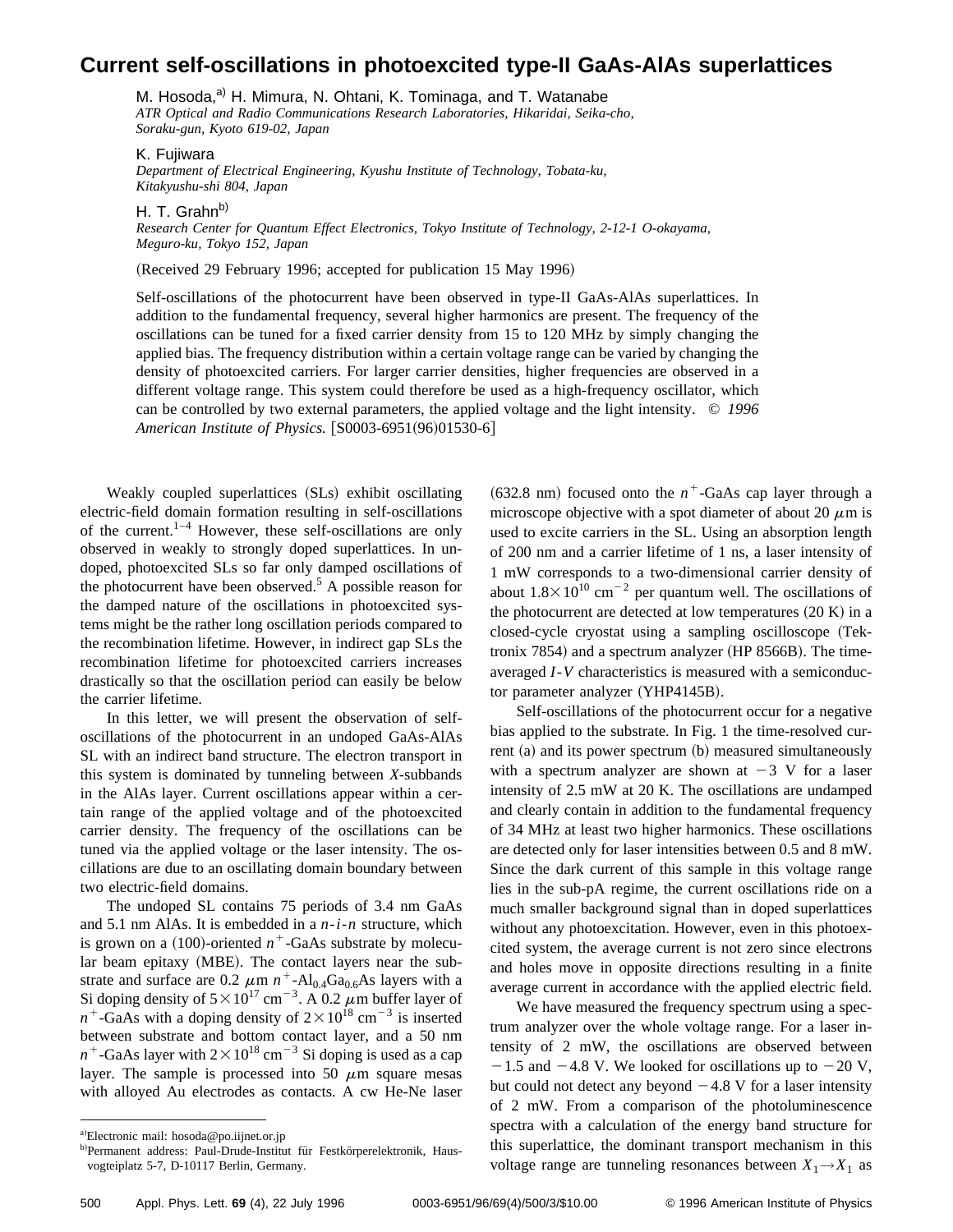



FIG. 1. (a) Current self-oscillations and (b) corresponding power spectrum at  $-3$  V for a laser intensity of 2.5 mW at 20 K.

well as  $X_1 \rightarrow X_2$ . A detailed description of the origin of domain formation in this type-II SL can be found in Ref. 6.

The voltage dependence of the frequency spectrum is shown in Fig. 2 for a laser intensity of 2 mW. There is a very strong dependence of the oscillation frequencies on the applied voltage between  $-1.5$  and  $-1.8$  V. The frequency changes almost by one order of magnitude in this range. Between  $-1.8$  and  $-3.5$  V the frequency is rather constant, but increases again beyond  $-3.5$  V until the oscillations disappear at about  $-4.8$  V. This strong change in oscillation frequency is very similar to the results on the voltage dependence of domain formation times in doped  $SLs<sup>7</sup>$  We therefore attribute the narrow field range with the strongly de-



FIG. 2. Power spectra of self-oscillations vs applied voltage for a laser intensity of 2 mW at 20 K. Black areas correspond to large amplitudes. The dashed lines have been added as a guide to the eye.

FIG. 3. (a) Power spectra of self-oscillations for  $-3$  V for different laser intensities between 1 and 5 mW at 20 K. The different spectra have been shifted by 35 dB with respect to each other in order not to overlap. (b) Fundamental frequency vs laser intensity for  $-3$  V at 20 K.

creasing frequency to the true negative differential resistance region of the drift velocity versus electric field characteristics. The origin of the increase of the frequencies at large fields is probably due to a decreasing propagation distance, when the domain boundary is closer to the contact region.

The intensity distribution of the higher harmonics varies quite strongly over the whole voltage range. It has recently been shown that fluctuations of layer thickness and doping profile can have a very strong effect on the self-oscillations in doped superlattices.<sup>8</sup> Since this superlattice is undoped, only fluctuations of the GaAs and AlAs layer thickness can be present. However, even the quality of the interfaces could vary between different periods, which would also affect the frequency distribution.

For photoexcited systems there are actually two external parameters, which can be varied, the applied voltage and the carrier density. In Fig.  $3(a)$  several frequency spectra are shown for a fixed applied voltage varying the laser intensity between 1 and 5 mW. The fundamental frequency strongly increases with increasing carrier density between 1.5 and 2.5  $mW$  and then saturates as shown in Fig. 3 $(b)$ . Since the frequency of the oscillations is determined by the tunneling time and the number of superlattice periods, which the domain boundary is covering during one oscillation period,  $1,2,4$ the increasing frequency is probably due to a decreasing spatial extent of the oscillating domain boundary. At the same time, the power distribution between the frequencies also changes with varying laser intensity. For this applied voltage the oscillations disappear for laser intensities of 5 mW or more. We therefore expect stable domain formation under these excitation conditions.